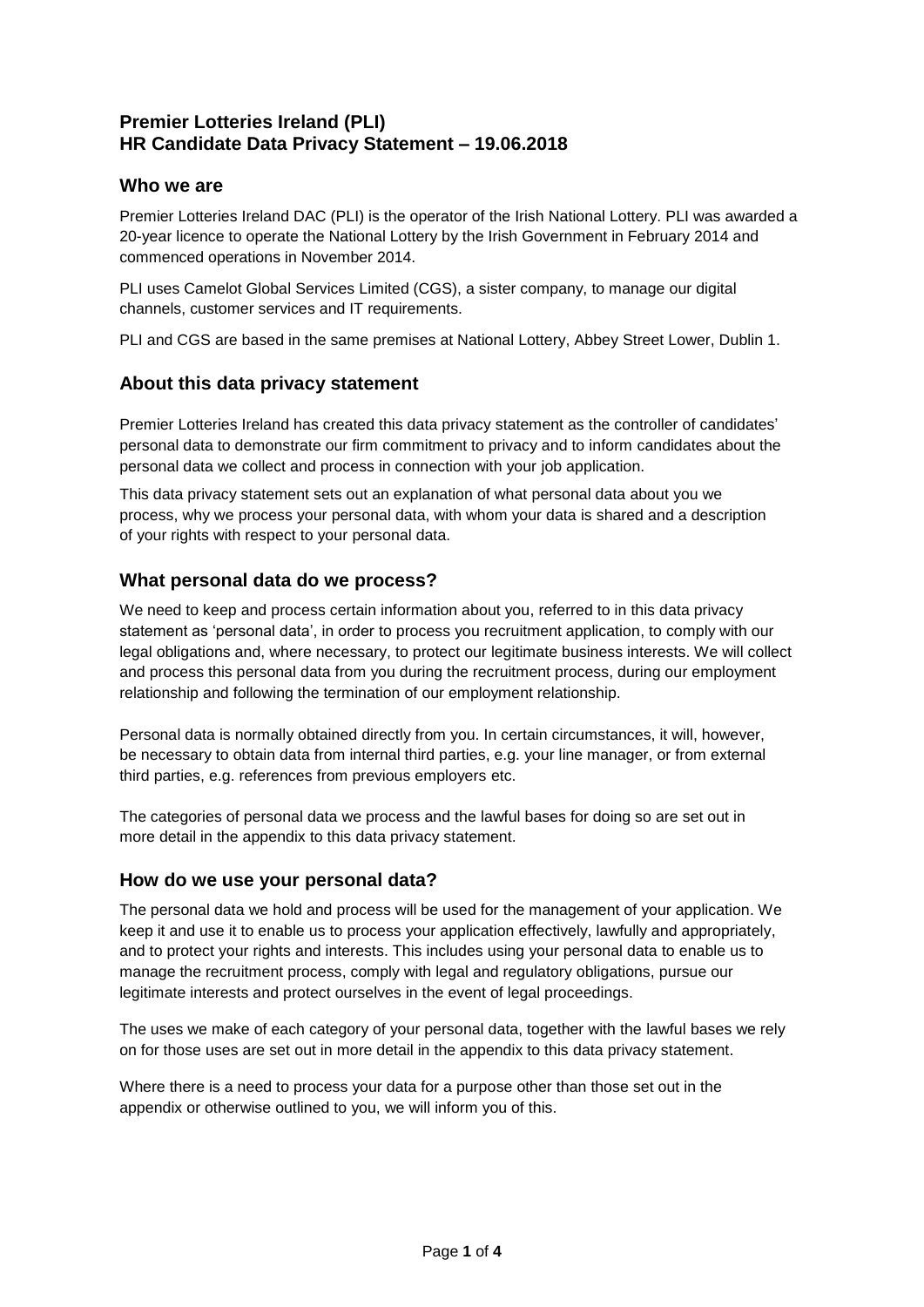## **How is your personal data shared?**

Some personal data may be disclosed to third parties where we are legally obliged to do so or where our employment contract requires or permits us to do so.

More detailed information on how we share your personal data is set out in the appendix.

## **Will your personal data be transferred abroad?**

We transfer part of your personal data to cloud suppliers located in Ireland or the European Economic Area (EEA) for purposes connected with your employment or the management of the company's business. PLI has GDPR Data Processor Agreements with these cloud suppliers.

PLI usually avoids the transfer of personal data outside of the EEA. Should PLI need to, it will ensure adequate safeguards are in place to ensure the security of your personal data where it is transferred outside of the EEA.

More detailed information on data transfers of your personal data is set out in the appendix.

### **How long do we keep your personal data?**

Any personal data processed about you is retained in accordance with our retention policy.

# **What happens if you do not provide us with your personal data?**

In some cases, you may decline to provide us with your personal data. However, if we believe that we require relevant information to effectively and properly manage your application, we may not be able to process your application if you decline to provide us with that personal data.

### **Will you be subject to automated decision making or profiling?**

You will not be subject to automated decision making or profiling.

#### **What are your rights under data protection law?**

You have the following rights under data protection law, although your ability to exercise these rights may be subject to certain conditions and where we are permitted to do so under the terms of our licence to operate the National Lottery.

- **Information Request.** The right to receive a copy of and/or access the personal data that we hold about you, together with other information about our processing of that personal data.
- **Update Data.** The right to request that any inaccurate data that is held about you is corrected, or if we have incomplete information you may request that we update your data such that it is complete.
- **Data Deletion.** The right, in certain circumstances, to request that we erase your personal data.
- **Restrict Processing**. The right, in certain circumstances, to request that we no longer process your personal data for particular purposes.
- **Object to Processing.** The right to object to our use of your personal data or the way in which we process it.
- **Data Portability.** The right, in certain circumstances, to transfer your personal data to another organisation.
- **Review Automated Decisions**. The right to object to automated decision making and/or profiling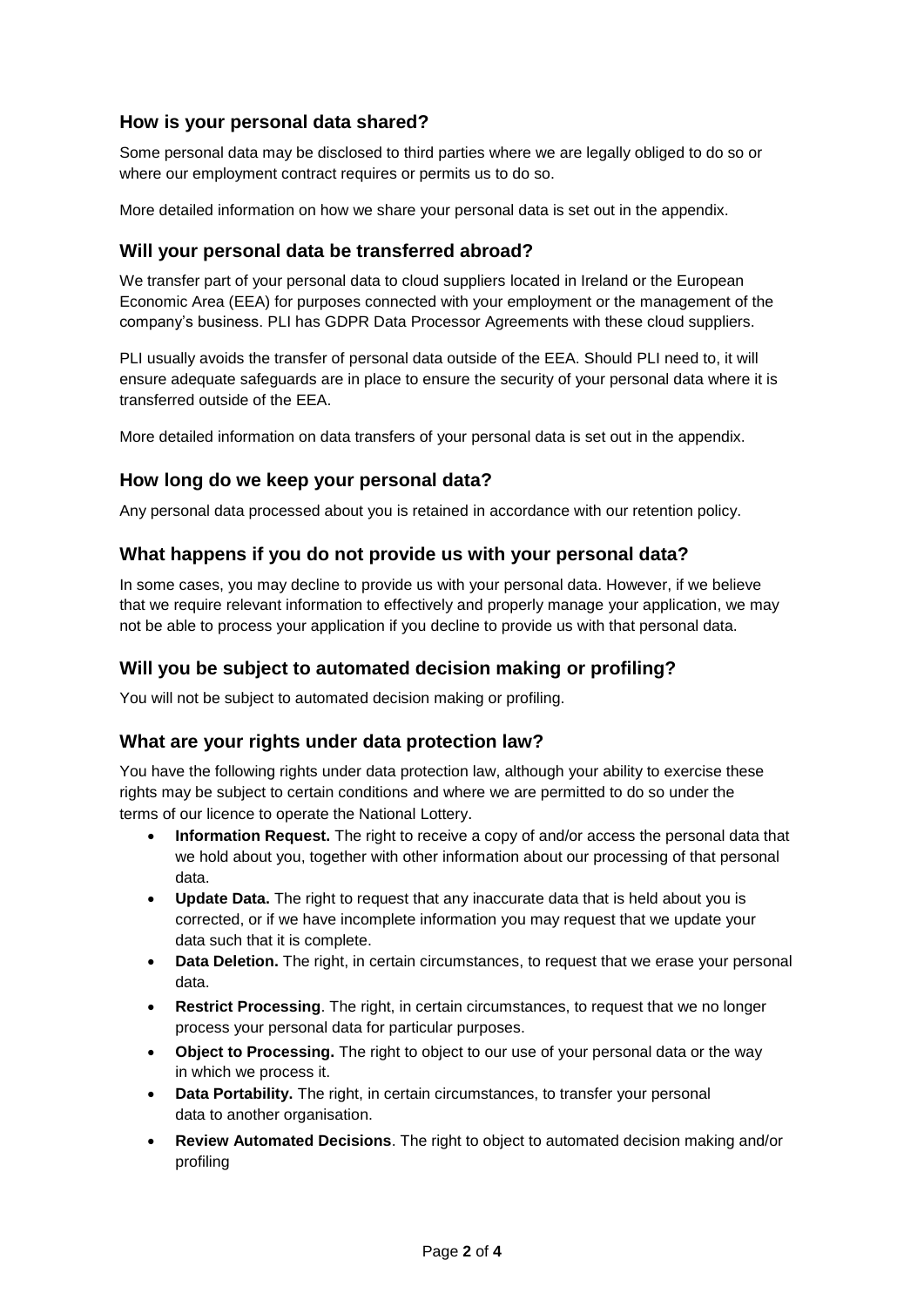**File a Complaint.** You have the right to complain to the Data Protection Commissioner. You also have the ability to complain to us via our Subject Access Request link – choose option 'File a Complaint'.

PLI uses a secure system for handling access rights requests, which is provided by a specialist service provider called OneTrust. If you would like to exercise any of these rights, please contact us via our Subject Access Request link.

## **Closed circuit (CCTV) monitoring**

PLI has closed circuit television cameras located at reception. This is necessary to comply with PLI's obligations under the licence to operate the National Lottery and to protect the security of staff and PLI's property. Access to the recorded material is strictly limited to authorised personnel.

#### **Review**

This data privacy statement will be reviewed from time to time to take into account changes in the law and the experience of the data privacy statement in practice.